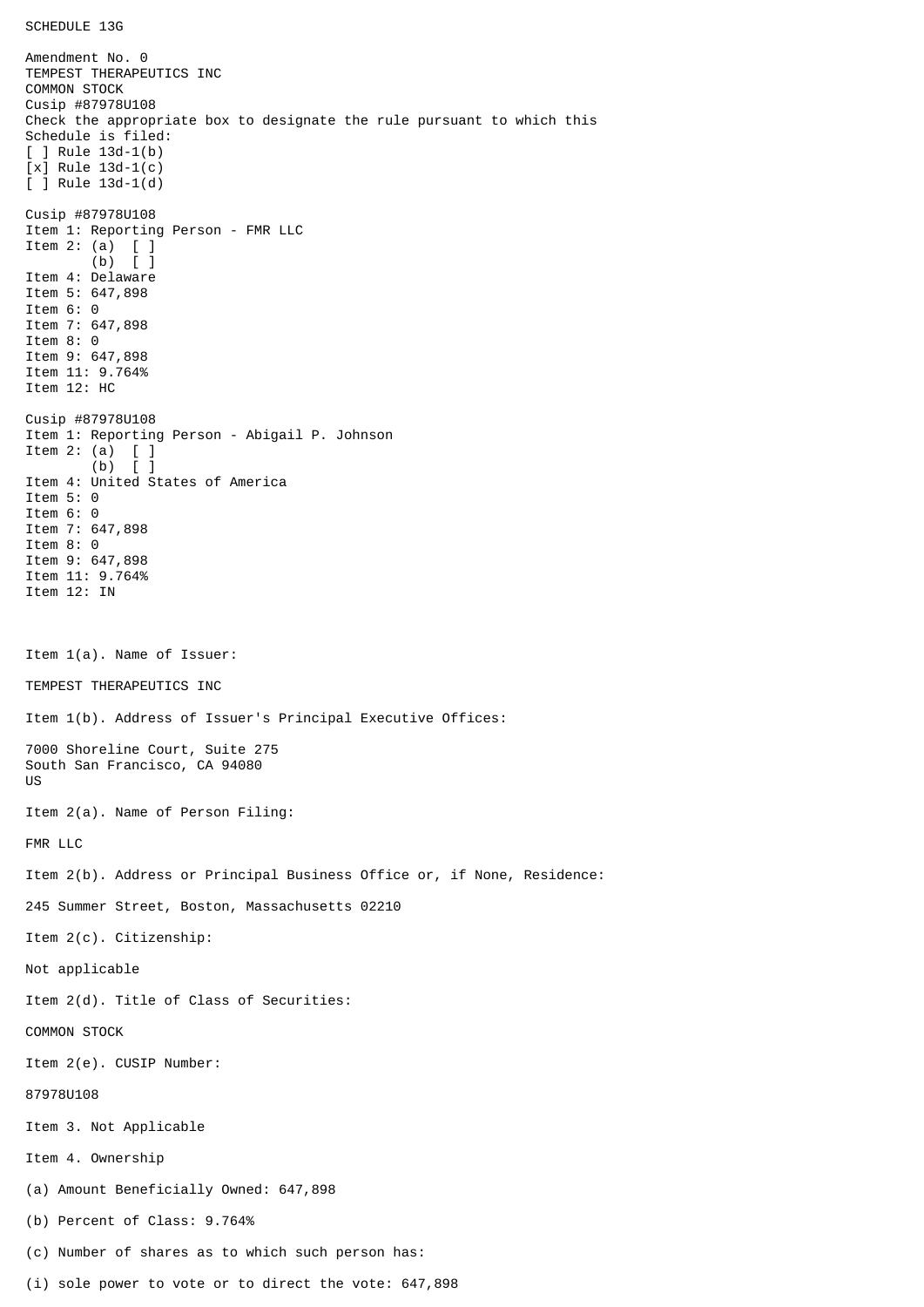(ii) shared power to vote or to direct the vote: 0

(iii) sole power to dispose or to direct the disposition of: 647,898

(iv) shared power to dispose or to direct the disposition of: 0

Item 5. Ownership of Five Percent or Less of a Class.

Not applicable.

Item 6. Ownership of More than Five Percent on Behalf of Another Person.

One or more other persons are known to have the right to receive or the power to direct the receipt of dividends from, or the proceeds from the sale of, the COMMON STOCK of TEMPEST THERAPEUTICS INC.

The interest of F-Prime Capital Partners Healthcare Fund V LP, in the COMMON STOCK of TEMPEST THERAPEUTICS INC, amounted to 647,898 shares or 9.764% of the total outstanding COMMON STOCK at June 25, 2021.

Item 7. Identification and Classification of the Subsidiary Which Acquired the Security Being Reported on By the Parent Holding Company.

See attached Exhibit A.

Item 8. Identification and Classification of Members of the Group.

Not applicable.

Item 9. Notice of Dissolution of Group.

Not applicable.

Item 10. Certifications.

By signing below I certify that, to the best of my knowledge and belief, the securities referred to above were not acquired and are not held for the purpose of or with the effect of changing or influencing the control of the issuer of the securities and were not acquired and are not held in connection with or as a participant in any transaction having that purpose or effect.

Signature

After reasonable inquiry and to the best of my knowledge and belief, I certify that the information set forth in this statement is true, complete and correct.

July 2, 2021 Date

/s/ Kevin M. Meagher Signature

Kevin M. Meagher Duly authorized under Power of Attorney effective as of September 28, 2018, by and on behalf of FMR LLC and its direct and indirect subsidiaries<sup>\*</sup>

\* This power of attorney is incorporated herein by reference to Exhibit 24 to the Schedule 13G filed by FMR LLC on October 9, 2018, accession number: 0000315066-18-002414.

Exhibit A

Pursuant to the instructions in Item 7 of Schedule 13G, the following table lists the identity and Item 3 classification, if applicable, of each relevant entity that beneficially owns shares of the security class being reported on this Schedule 13G.

Entity ITEM 3 Classification

IMPRESA MANAGEMENT LLC \* IA

\* Entity beneficially owns 5% or greater of the outstanding shares of the security class being reported on this Schedule 13G.